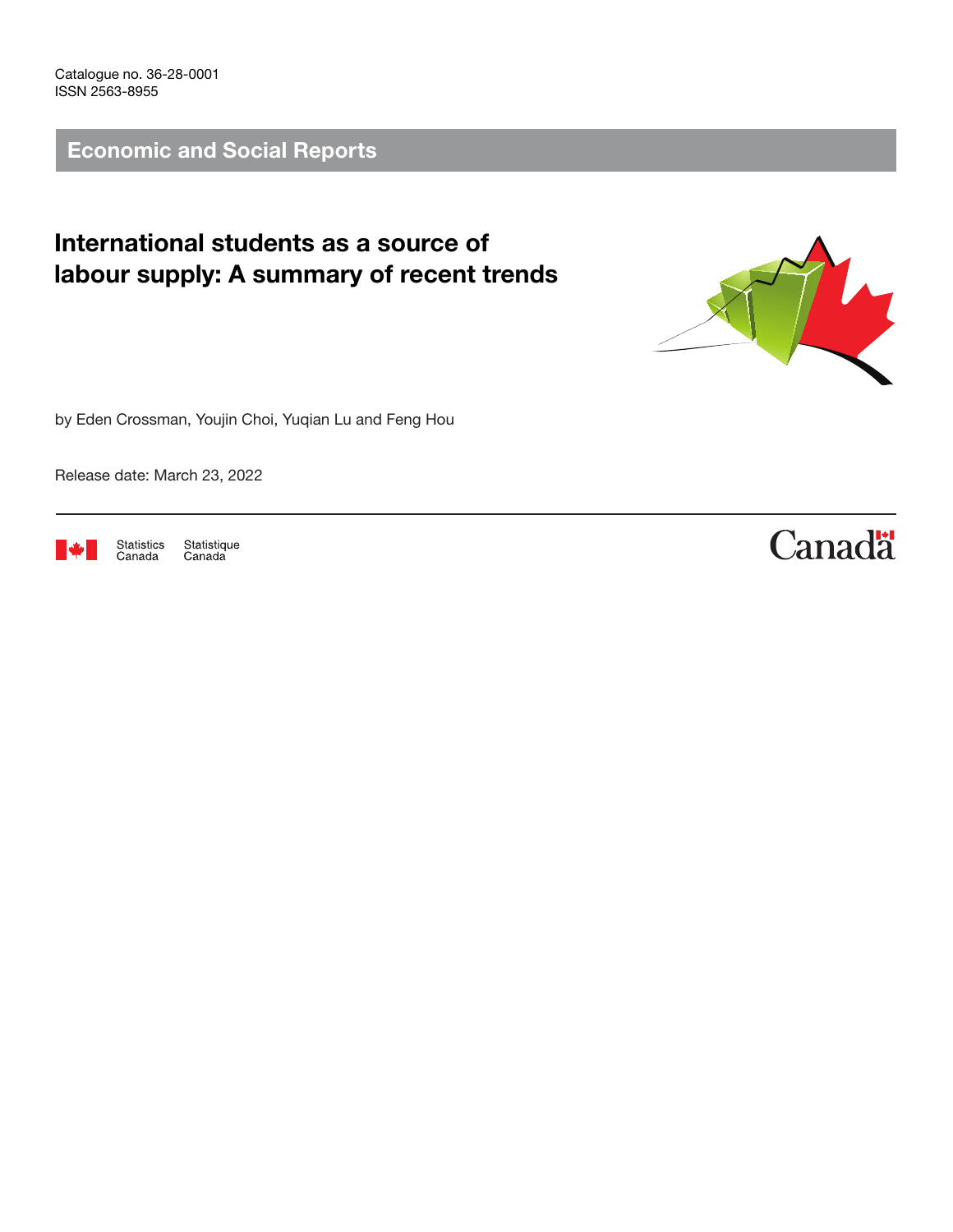#### How to obtain more information

For information about this product or the wide range of services and data available from Statistics Canada, visit our website, [www.statcan.gc.ca.](https://www.statcan.gc.ca)

You can also contact us by

#### Email at [infostats@statcan.gc.ca](mailto:infostats%40statcan.gc.ca?subject=)

Telephone, from Monday to Friday, 8:30 a.m. to 4:30 p.m., at the following numbers:

| $\bullet$ Fax line<br><b>Depository Services Program</b>                                           | 1-514-283-9350 |
|----------------------------------------------------------------------------------------------------|----------------|
| • Statistical Information Service<br>• National telecommunications device for the hearing impaired | 1-800-363-7629 |
|                                                                                                    | 1-800-263-1136 |

- Inquiries line 1-800-635-7943
- 

• Fax line 1-800-565-7757

#### Standards of service to the public

Statistics Canada is committed to serving its clients in a prompt, reliable and courteous manner. To this end, Statistics Canada has developed standards of service that its employees observe. To obtain a copy of these service standards, please contact Statistics Canada toll-free at 1-800-263-1136. The service standards are also published on [www.statcan.gc.ca](https://www.statcan.gc.ca) under "Contact us" > "[Standards of service to the public](https://www.statcan.gc.ca/eng/about/service/standards)."

#### Note of appreciation

Canada owes the success of its statistical system to a long-standing partnership between Statistics Canada, the citizens of Canada, its businesses, governments and other institutions. Accurate and timely statistical information could not be produced without their continued co-operation and goodwill.

Published by authority of the Minister responsible for Statistics Canada

© Her Majesty the Queen in Right of Canada as represented by the Minister of Industry, 2022

All rights reserved. Use of this publication is governed by the Statistics Canada [Open Licence Agreement](https://www.statcan.gc.ca/eng/reference/licence).

An [HTML version](https://www150.statcan.gc.ca/n1/pub/36-28-0001/2022003/article/00001-eng.htm) is also available.

*Cette publication est aussi disponible en français*.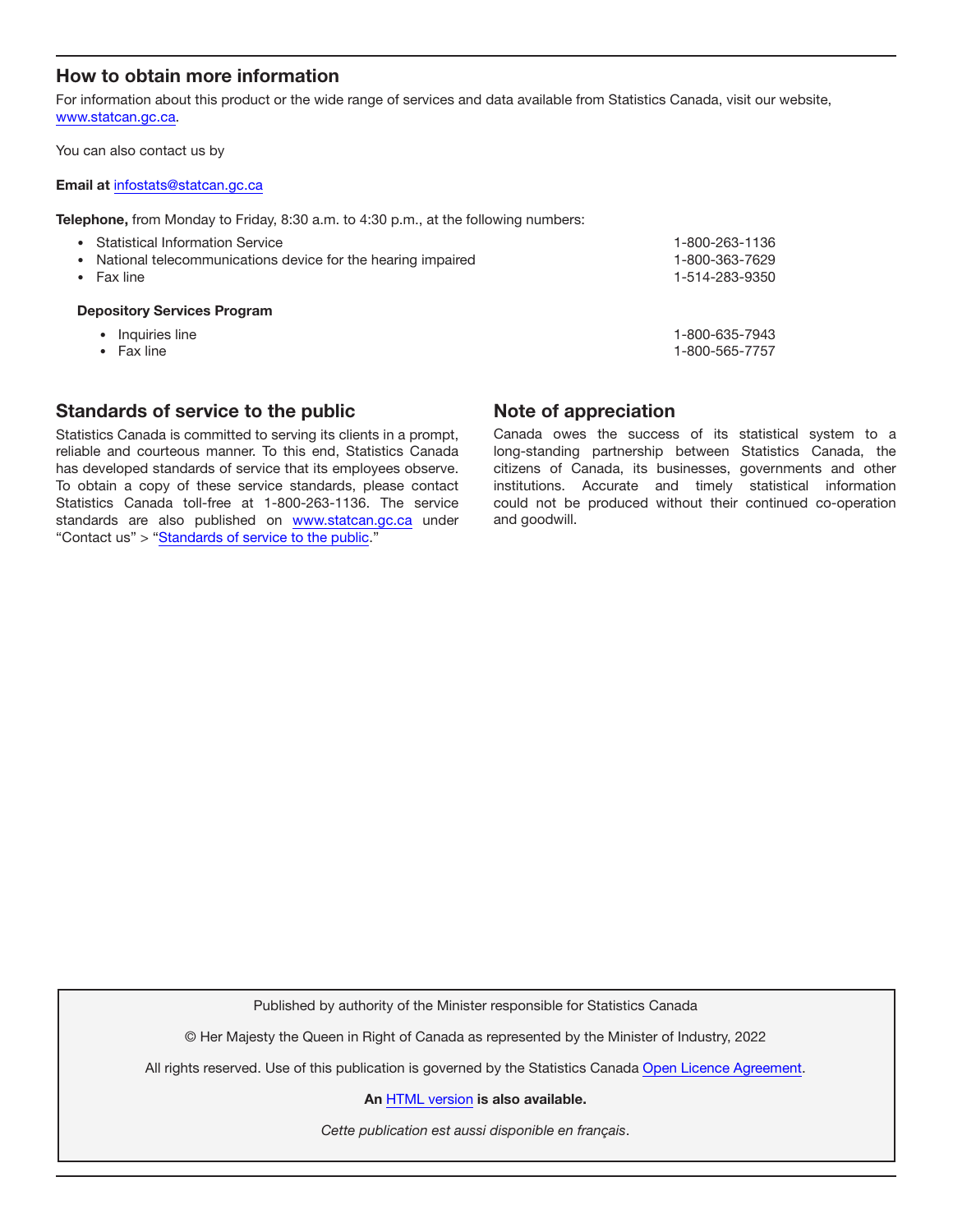## *International students as a source of labour supply: A summary of recent trends*

*by Eden Crossman, Youjin Choi, Yuqian Lu and Feng Hou* 

**DOI:** https://doi.org/10.25318/36280001202200300001-eng

In Canada, the number of international students (measured here as the number of study permit holders in Canada with a valid permit on December 31 of a given year) has increased steadily since the mid-2000s, and reached 638,300 in 2019. As a result of the COVID-19 pandemic, there were 528,200 international students in 2020, representing a 17% decrease from 2019 and the first annual decline in the international student population in Canada in 20 years. The number of international students increased to 621,600 in 2021.





**Source:** Immigration, Refugees and Citizenship Canada, Study permit holders on December 31st by province/territory of intended destination and study level. https://open.canada.ca/data/en/dataset/90115b00-f9b8-49e8-afa3-b4cff8facaee/resource/b2340357-b3f8-4ba1-b19b-431ade

The number of international students has grown considerably worldwide. In recent years, Canada has led other major Western countries in the rise of international students. The faster growth in the inflows of international students in Canada is likely related to both the changing reception environment in other major receiving countries (particularly in the United States, where the new admission of postsecondary international students declined by 23% between 2016 and 2019) and the concrete measures adopted by the Canadian government and educational sector to attract international students (Crossman et al., 2021a).

total unique persons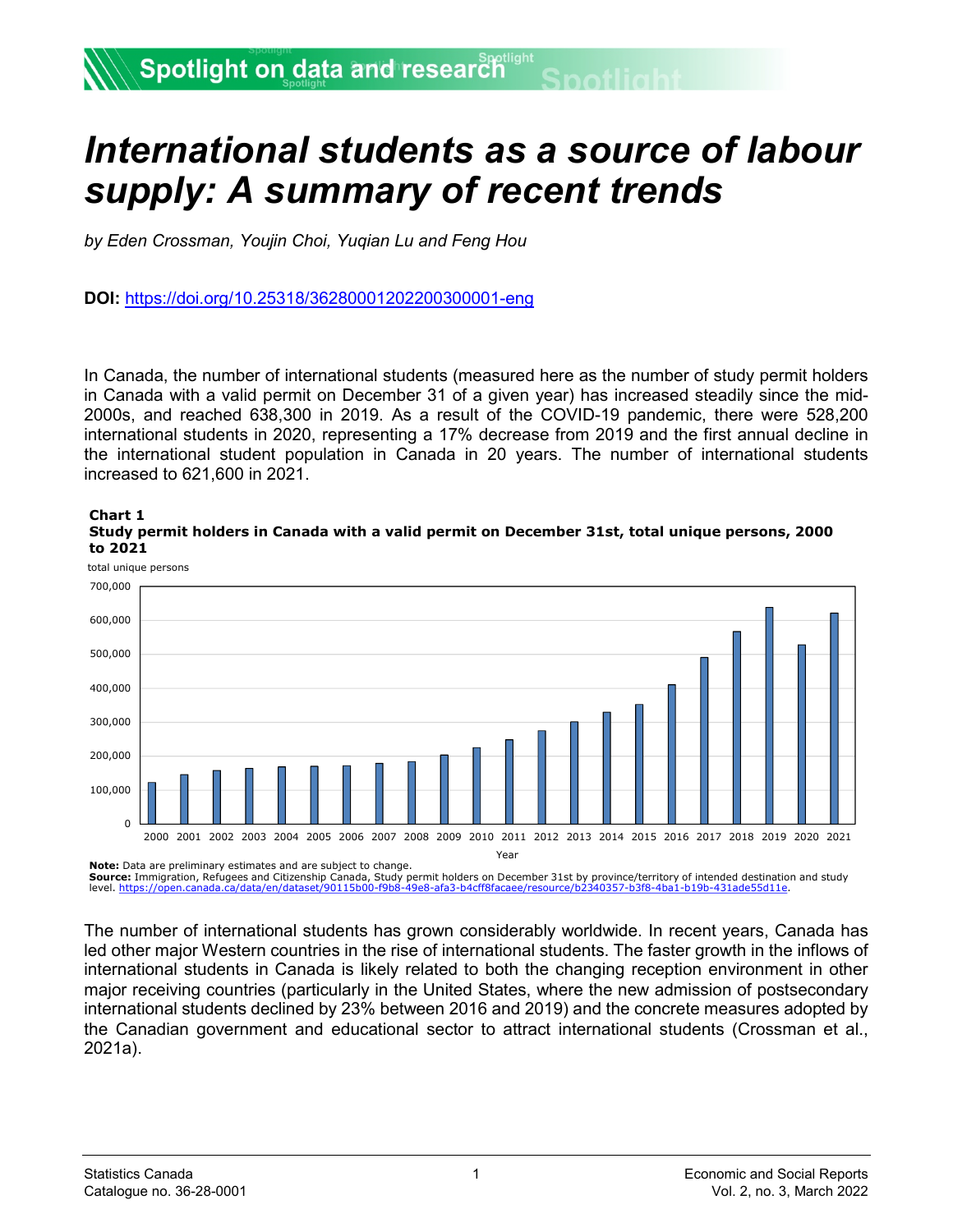Recently, Immigration, Refugees and Citizenship Canada and Statistics Canada jointly released a series of six research articles examining the role of international students as a source of labour in Canada. Topics covered include recent trends in the number and characteristics of international students; the transition of international students to permanent residency; their retention in the province of study after graduation; and their labour market engagement while they hold a study permit, during the period between graduation and becoming a permanent resident, and after having become a permanent resident (Choi et al., 2021a, b; Crossman et al., 2021a, b; Crossman et al., 2022; Crossman & Hou, 2022). These studies focused largely on international students studying at the postsecondary level and arriving since 2000. The findings of these articles are summarized here.

### **Despite growing in size, the international student population has become less diverse over the past two decades in many ways**

The program composition associated with first-time study permit holders has evolved since 2000 because the increase in the absolute number of students was faster in some programs than in others. Specifically, the share of first-time study permit holders for non-university postsecondary programs (referred to as college programs) grew from 27% in 2000 to 41% in 2019. The share intending to study at the master's degree level doubled, going from 5% in 2000 to 10% in 2019.

There was increased concentration in source countries, provinces of study and fields of study of international students. The share of international students from the same seven countries (South Korea, China, Japan, the United States, France, Mexico and India) increased from 59% in the 2000-to-2004 cohort to 67% in the 2015-to-2019 cohort. Ontario attracted the largest share of international students in the early 2000s, and this attraction grew from 37% in the 2000-to-2004 cohort to 49% in the 2015-to-2019 cohort. The field of business, management and public administration attracted a large and growing share of international students studying at the college level. The increasing concentration of international students by level of education, source country, province of study and field of study may have a downstream impact on the potential pool of candidates for permanent immigration and the Canadian labour force.

### **About 3 in 10 international students who entered Canada in 2000 or later became a landed immigrant within 10 years**

There were clear differences in the rate of transition to permanent residency by program of study. More than half of international students who had come to study for a master's or doctoral degree in the 2000s became a landed immigrant within 10 years. This compares with one in three bachelor's degree students.

The rate of transition also varied by source country. International students from Nigeria, India, Vietnam and China had rates of transition that were two to three times higher than those of students from other major source countries within 10 years after the first study permit. However, while transition rates for international students from Nigeria, Vietnam and China decreased considerably across arrival cohorts, the rates for those from India increased.

International students who obtained a work permit had a much higher rate of transition to permanent residency than those who did not obtain a work permit. Six in 10 international students who were employed (with paid earnings) during their period of study or after graduation became landed immigrants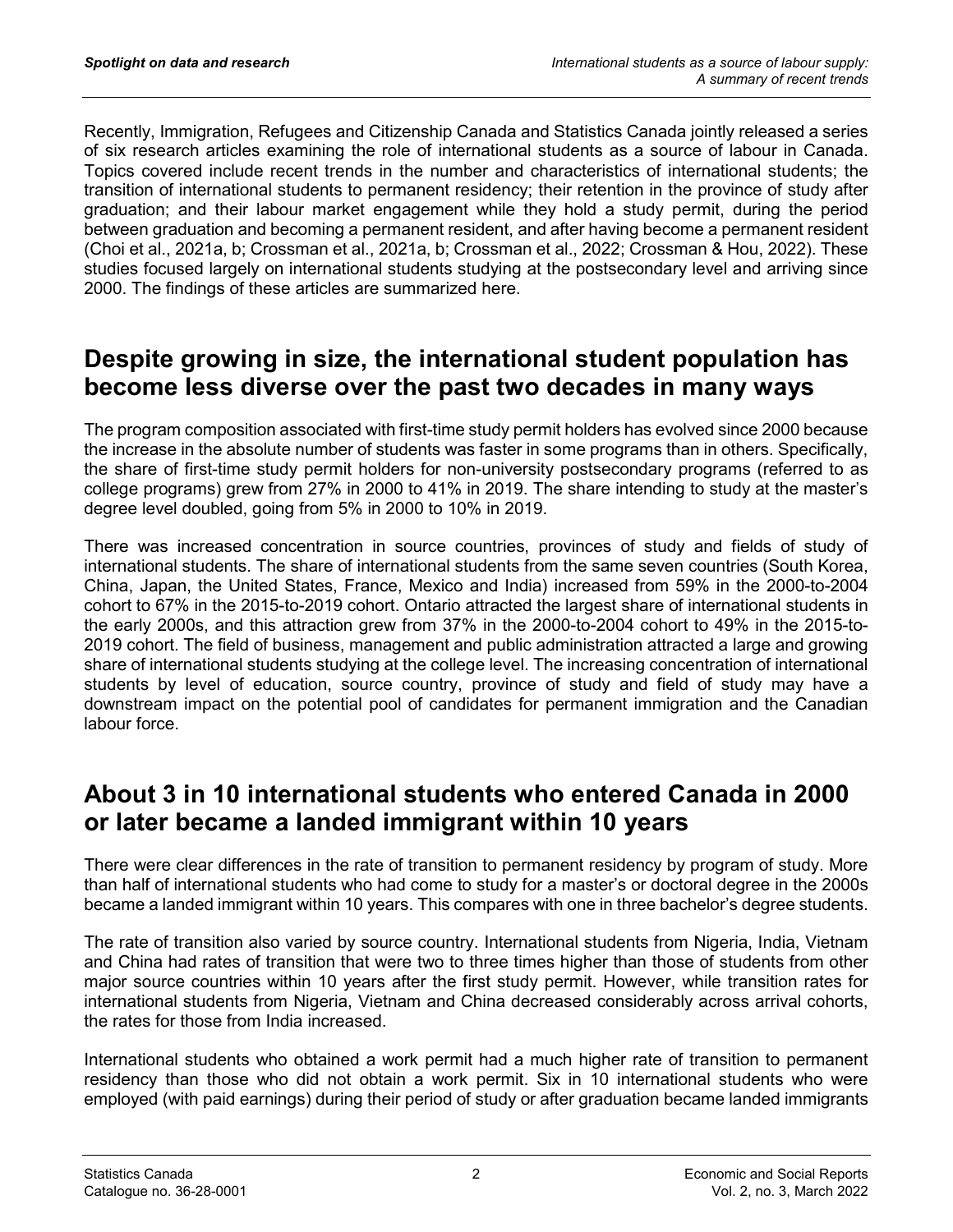within 10 years of receiving their first study permit, compared with less than 2 in 10 among those who did not work.

### **One in two international student graduates remained in their province of study one year after graduation**

The retention of international students in their province of study is increasingly being looked at by regions seeking new sources of skilled labour to contribute to local economies. Nearly half of all international student postsecondary graduates who completed their studies between 2010 and 2016 remained in their province of study for the first year after graduation (compared with 8 in 10 domestic students). This rate decreased to 36% five years after graduation for international students, compared with about 75% for domestic students. This difference between international students and domestic students is primarily the result of a higher share of international students without a tax record. This may suggest that these international students have left Canada.

At five years after graduation, the retention rate of international students who had tax records in Canada was 73%, compared with 87% for domestic students. The rates were considerably lower in the Atlantic provinces, Manitoba and Saskatchewan than in the largest immigrant-receiving provinces, Ontario, British Columbia, Alberta and Quebec. These results suggest factors that attract the majority of immigrants to settle in these provinces (e.g., scope of labour market opportunities, city size, presence of family and social ties) also influence the mobility decisions of international students after graduation.

#### **The share of international students reporting earnings during their period of study has increased, with the largest gains occurring among those studying at the college level**

Increases over the past two decades in the number of international students, alongside programs designed to facilitate their availability for work while studying, parallel a growing role played by this population in the Canadian labour market. The share of international students with paid employment income among total paid workers grew from 0.1% in 2000 to 1.4% in 2018, corresponding to a 10-fold increase from 21,800 to 277,400 in the number of international student paid workers. Notably, the labour market participation of international students studying at the college level has increased markedly from 7% in 2000 to 57% in 2018.

While all sectors experienced gains in the share of their workforce composed of international students, the gains were particularly large in accommodation and food services; business, building and other support services; wholesale and retail trade; and professional, scientific and technical services. The labour market contribution of international students in the accommodation and food services sector was considerably higher than in others, accounting for 4.6% of workers and 2.5% of employment earnings in this industry in 2018.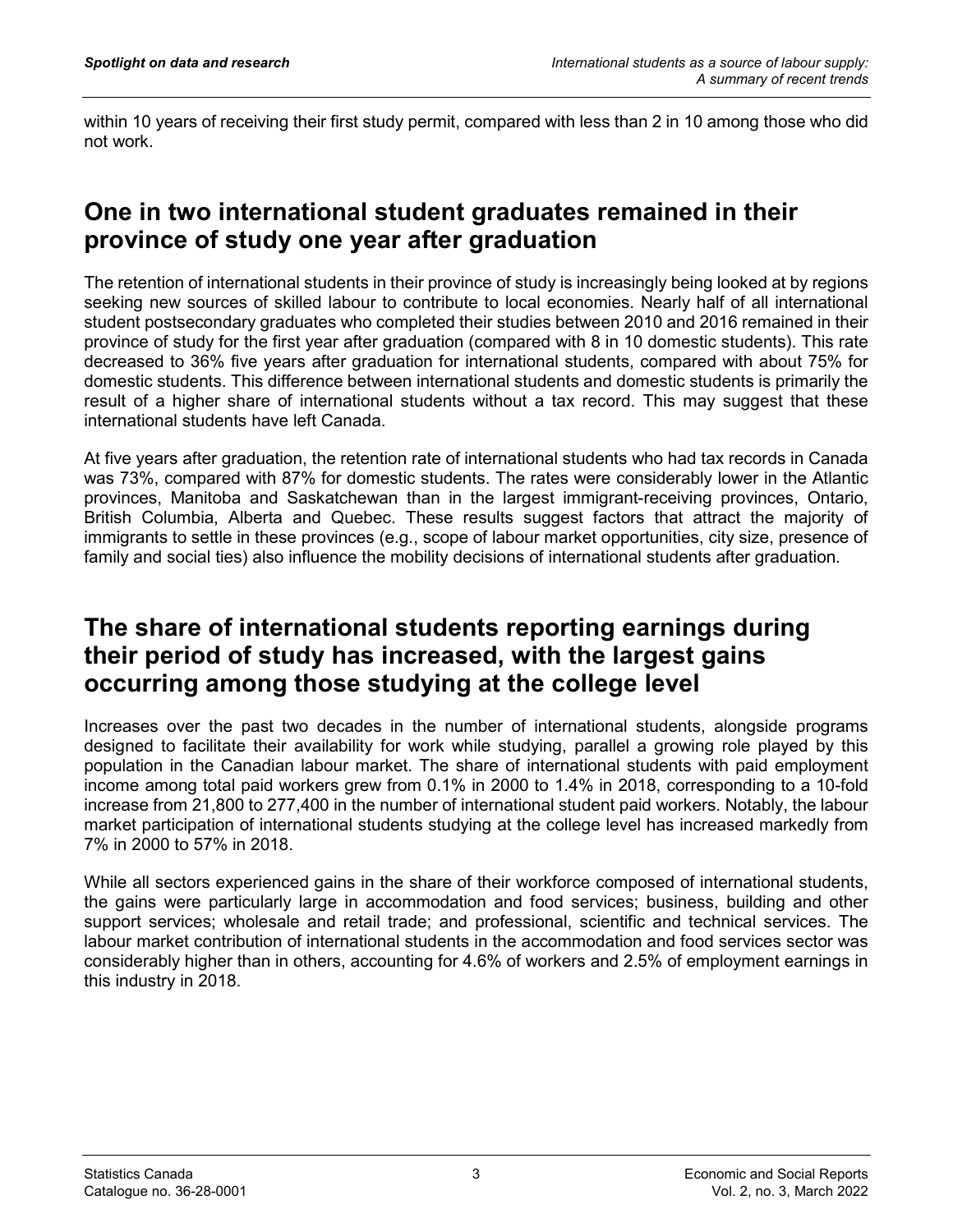#### **International students provided a growing source of labour for the Canadian labour market that extended beyond their periods of study**

When international students decide to stay and work in Canada after graduation, one of the main avenues to do so is through the Post-Graduation Work Permit (PGWP) Program, a temporary worker program that provides labour market opportunities for international student graduates. The number of international students participating in the PGWP Program after studying has increased markedly, driven by increasing numbers of international students in Canada and larger shares of international student graduates obtaining a PGWP. Since 2010, there have been higher rates of participation in the PGWP Program among international students completing programs at the college and master's degree levels, relative to programs at the bachelor's and doctoral degree levels.

The labour market participation of PGWP holders (defined by the share of PGWP holders with positive T4 earnings) remained fairly stable from 2008 to 2018, with roughly three-quarters reporting T4 earnings annually. With rising numbers of PGWP holders, this equated to the number of PGWP holders with T4 earnings growing more than 13 times in size, from 10,300 in 2008 to 135,100 in 2018.

### **For international students who become permanent residents, Canadian credentials take some time to translate into stronger economic outcomes**

Over the 2000-to-2019 period, the share of new economic principal applicant immigrants with Canadian study experience increased from 6% to 38%. Immigrants with Canadian study experience were younger, more educated, more likely to speak an official language and much more likely to have pre-admission earnings in Canada than immigrants who did not study in Canada.

During the first two years after immigration, economic principal applicants with Canadian study experience earned considerably more than those who did not study in Canada. This advantage was due entirely to their better official language ability and much higher shares of Canadian work experience. With similar language profiles and pre-admission Canadian work experience, those with Canadian study experience earned significantly less than those without, and this was due mostly to the higher tendency to pursue further schooling in the initial years after immigration among those with Canadian study experience.

Economic immigrants with at least one year of Canadian study experience had higher earnings 10 to 11 years after immigration than those without such experience, regardless of whether they had preadmission Canadian work experience. These findings suggest that, for economic immigrants who are new graduates and new entrants to the labour market, Canadian credentials translate into stronger economic outcomes in the longer term.